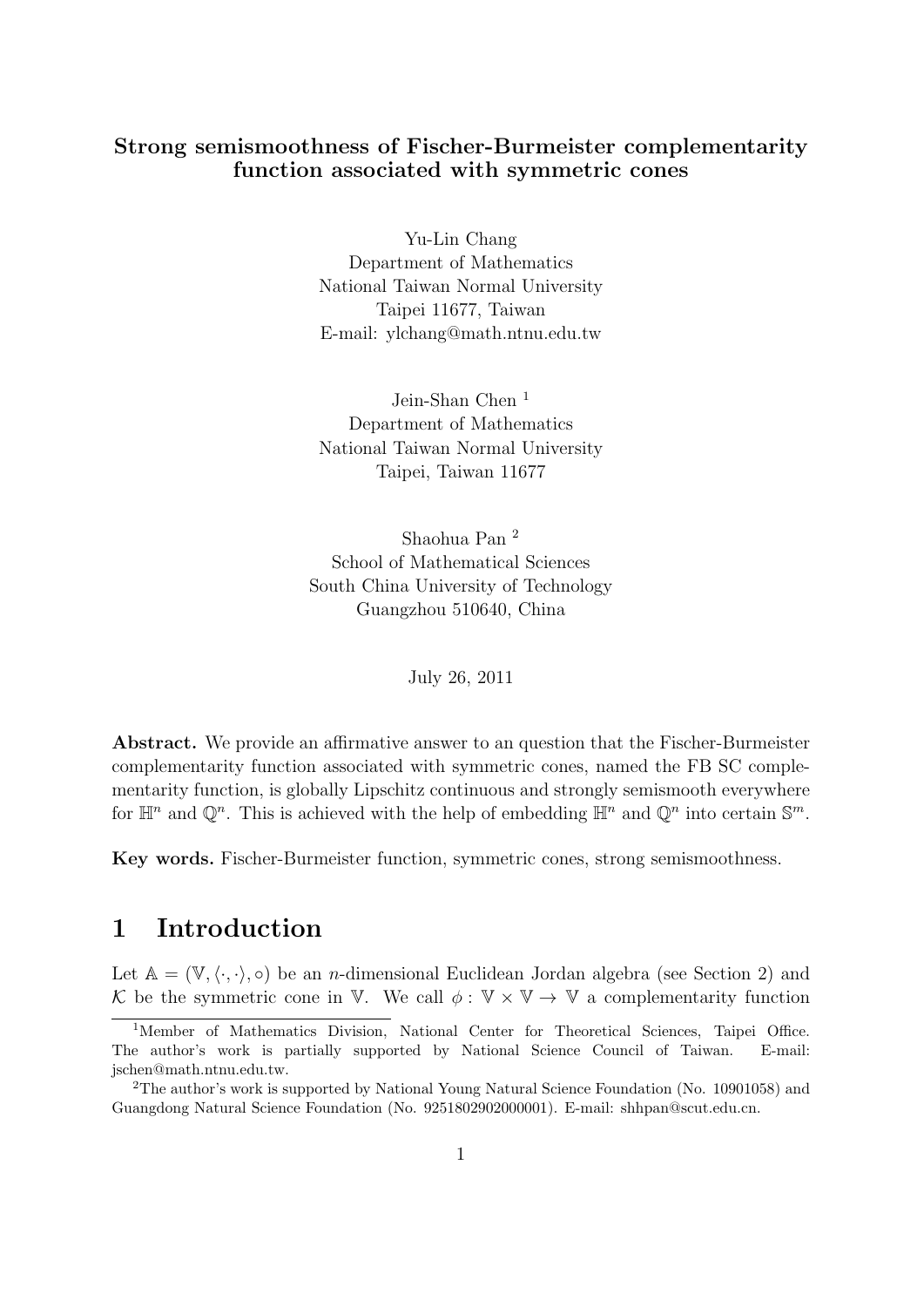associated with symmetric cone (SC complementarity function for short) if

$$
\phi(x, y) = 0 \iff x \in \mathcal{K}, \quad y \in \mathcal{K}, \quad x \circ y = 0. \tag{1}
$$

This class of functions and the merit functions induced play an important role in the development of algorithms for the symmetric cone complementarity problem (SCCP) and the symmetric cone programming (SCP), and attract much attention in current optimization field; see [8, 9, 10, 13, 14, 18].

A popular choice for  $\phi$  is the natural residual (NR) SC complementarity function [7]

$$
\phi_{\rm NR}^{\rm sc}(x,y) := x - (x - y)_+ \quad \forall x, y \in \mathbb{V},\tag{2}
$$

where  $(z)$  denotes the minimum metric projection of *z* onto *K*. This function is shown to be strongly semismooth in [18]. Recently, the nonsingularity of Clarke's generalized Jacobian of the KKT nonsmooth system based on  $\phi_{\text{N}}^{\text{sc}}$  $_{\text{NR}}^{\text{sc}}$  for linear SCP is studied in [11, 19]. These works lay the foundations for the corresponding nonsmooth Newton methods and smoothing Newton methods of the SCCPs and the SCPs.

Another popular choice of  $\phi$  is the Fischer-Burmeister(FB) SC complementarity function [7] defined as

$$
\phi_{FB}^{sc}(x, y) := (x^2 + y^2)^{1/2} - (x + y) \quad \forall x, y \in \mathbb{V},
$$
\n(3)

where  $x^2 = x \circ x$ , and  $x^{1/2}$  denotes the unique square root of  $x \in \mathcal{K}$ , i.e.,  $x^{1/2} \circ x^{1/2} = x$ . Compared with the function  $\phi_{\text{N}}^{\text{sc}}$  $_{\text{NR}}^{\text{sc}}$ , this function has a remarkable advantage, namely, its squared norm induces a continuously differentiable merit function, and furthermore, the merit function has a globally Lipschitz continuous gradient; see [12, 14] for details. This will greatly facilitate the globalization of nonsmooth Newton methods based on  $\phi_{\text{av}}^{\text{sc}}$  $_{\rm FB}^{\rm sc}$  .

It is known that when V is the space of all  $n \times n$  symmetric matrices with a specific Jordan product, K corresponds to positive semidefinite cone, whereas when  $\mathbb{V}$  is the  $\mathbb{R}^n$ space with a specific Jordan product,  $K$  corresponds to the Lorentz cone (also known as second-order cone), see [3]. Moreover, it was shown in [17] that  $\phi_{\text{av}}^{\text{sc}}$  $_{\text{FB}}^{\text{sc}}$  is strongly semismooth under the aforementioned two cases. Whether such property holds for general Euclidean Jordan algebra has been an open question thereafter. In this paper, we provide an almost-complete answer for it and explain why the incomplete part occurs.

## **2 Preliminaries**

This section recalls some results on Euclidean Jordan algebras that will be used in subsequent analysis. More detailed expositions of Euclidean Jordan algebras can be found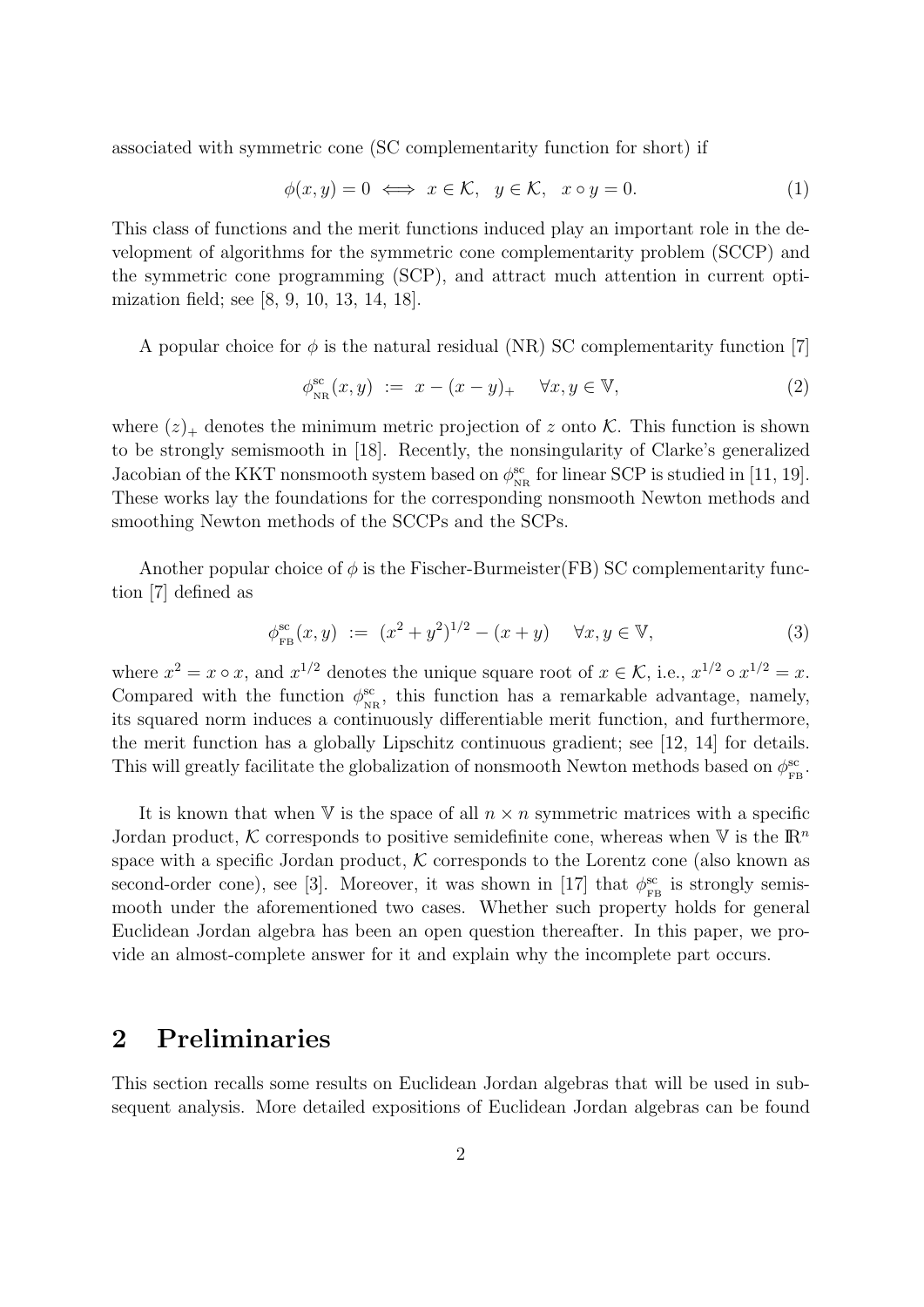in Koecher's lecture notes [5] and the monograph by Faraut and Korányi [3].

Let  $V$  be an n-dimensional vector space over the real field  $\mathbb{R}$ , endowed with a bilinear mapping  $(x, y) \mapsto x \circ y$  from  $\mathbb{V} \times \mathbb{V}$  into  $\mathbb{V}$ . The pair  $(\mathbb{V}, \circ)$  is called a *Jordan algebra* if

(i) 
$$
x \circ y = y \circ x
$$
 for all  $x, y \in V$ ,

**(ii)**  $x \circ (x^2 \circ y) = x^2 \circ (x \circ y)$  for all  $x, y \in \mathbb{V}$ .

Note that a Jordan algebra is not necessarily associative, i.e.,  $x \circ (y \circ z) = (x \circ y) \circ z$ may not hold for all  $x, y, z \in V$ . We call an element  $e \in V$  the *identity* element if  $x \circ e = e \circ x = x$  for all  $x \in V$ . A Jordan algebra  $(V, \circ)$  with an identity element *e* is called a *Euclidean Jordan algebra* if there is an inner product,  $\langle \cdot, \cdot \rangle_{\mathbb{V}}$ , such that

(iii)  $\langle x \circ y, z \rangle_{\mathbb{V}} = \langle y, x \circ z \rangle_{\mathbb{V}}$  for all  $x, y, z \in \mathbb{V}$ .

Given a Euclidean Jordan algebra  $\mathbb{A} = (\mathbb{V}, \circ, \langle \cdot, \cdot \rangle_{\mathbb{V}})$ , we denote the set of squares as

$$
\mathcal{K} := \{x^2 \mid x \in \mathbb{V}\}.
$$

By [3, Theorem III.2.1],  $K$  is a symmetric cone. This means that  $K$  is a self-dual closed convex cone with nonempty interior and for any two elements  $x, y \in \text{int}(\mathcal{K})$ , there exists an invertible linear transformation  $\mathcal{T}: \mathbb{V} \to \mathbb{V}$  such that  $\mathcal{T}(\mathcal{K}) = \mathcal{K}$  and  $\mathcal{T}(x) = y$ .

For any given  $x \in \mathbb{A}$ , let  $\zeta(x)$  be the degree of the minimal polynomial of *x*, i.e.,

$$
\zeta(x) := \min \left\{ k : \{e, x, x^2, \cdots, x^k\} \text{ are linearly dependent} \right\}.
$$

Then the *rank* of A is defined as  $\max\{\zeta(x): x \in \mathbb{V}\}\$ . In this paper, we use r to denote the rank of the underlying Euclidean Jordan algebra. Recall that an element  $c \in V$  is *idempotent* if  $c^2 = c$ . Two idempotents  $c_i$  and  $c_j$  are said to be *orthogonal* if  $c_i \circ c_j = 0$ . One says that  $\{c_1, c_2, \ldots, c_k\}$  is a *complete system of orthogonal idempotents* if

$$
c_j^2 = c_j
$$
,  $c_j \circ c_i = 0$  if  $j \neq i$  for all  $j, i = 1, 2, \dots, k$ , and  $\sum_{j=1}^k c_j = e$ .

An idempotent is *primitive* if it is nonzero and cannot be written as the sum of two other nonzero idempotents. We call a complete system of orthogonal primitive idempotents a *Jordan frame*. Now we state the second version of the spectral decomposition theorem.

**Theorem 2.1** *[3, Theorem III.1.2] Suppose that* A *is a Euclidean Jordan algebra with the rank r.* Then for any  $x \in V$ *, there exists a Jordan frame*  $\{c_1, \ldots, c_r\}$  *and real numbers*  $\lambda_1(x), \ldots, \lambda_r(x)$ , arranged in the decreasing order  $\lambda_1(x) \geq \lambda_2(x) \geq \cdots \geq \lambda_r(x)$ , such that

$$
x = \lambda_1(x)c_1 + \lambda_2(x)c_2 + \cdots + \lambda_r(x)c_r.
$$

*The numbers*  $\lambda_i(x)$  (counting multiplicities), which are uniquely determined by x, are *called the eigenvalues and*  $tr(x) = \sum_{j=1}^{r} \lambda_j(x)$  *the trace of x.*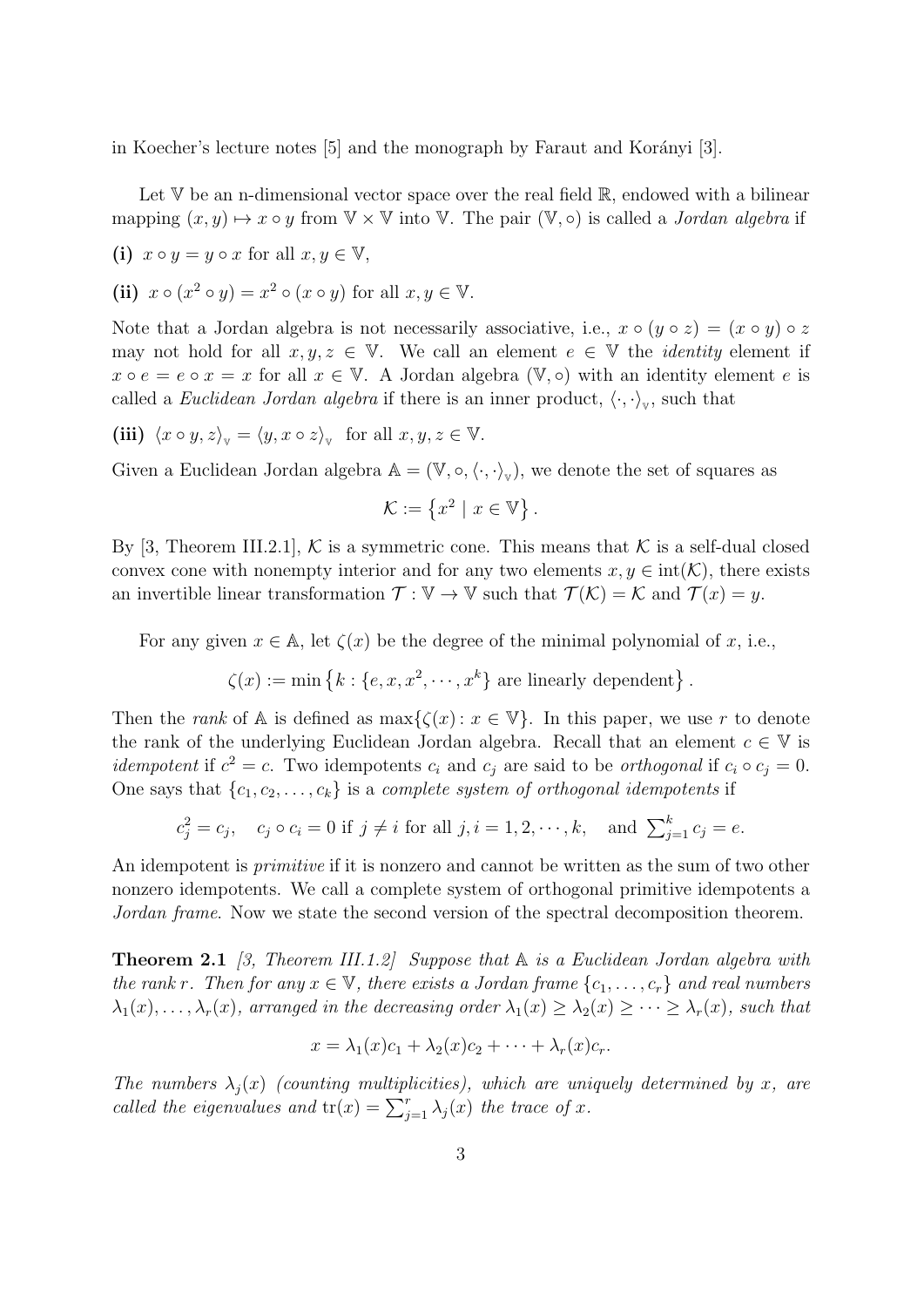Since, by [3, Prop. III.1.5], a Jordan algebra  $(\mathbb{V}, \circ)$  with an identity element  $e \in \mathbb{V}$ is Euclidean if and only if the symmetric bilinear form  $tr(x \circ y)$  is positive definite, we may define another inner product on V by  $\langle x, y \rangle := \text{tr}(x \circ y)$  for any  $x, y \in V$ . The inner product  $\langle \cdot, \cdot \rangle$  is associative by [3, Prop. II. 4.3], i.e.,  $\langle x, y \circ z \rangle = \langle y, x \circ z \rangle$  for any  $x, y, z \in \mathbb{V}$ . Every Euclidean Jordan algebra can be written as a direct sum of so-called *simple* ones, which are not themselves direct sums in a nontrivial way. In finite dimensions, the simple Euclidean Jordan algebras come from the following five basic structures.

**Theorem 2.2** *[3, Chapter V.3.7] Every simple Euclidean Jordan algebra is isomorphic to one of the following.*

- (i) The Jordan spin algebra  $\mathbb{L}^n$ .
- (ii) The algebra  $\mathbb{S}^n$  of  $n \times n$  real symmetric matrices.
- (iii) The algebra  $\mathbb{H}^n$  of all  $n \times n$  complex Hermitian matrices.
- **(iv)** The algebra  $\mathbb{Q}^n$  of all  $n \times n$  quaternion Hermitian matrices.
- (v) The algebra  $\mathbb{O}^3$  of all  $3 \times 3$  octonion Hermitian matrices.

### **3 Main results**

As mentioned earlier, the Fischer-Burmeister SC complementarity function  $\phi_{\text{av}}^{\text{sc}}$  $_{\text{FB}}^{\text{sc}}$  defined as in  $(3)$  was shown to be strongly semismooth in  $[17]$  for classes (i) and (ii) of Theorem 2.2. Thus, we only need to check the remainder classes (iii)- $(v)$ . Let us start with class (iii).

#### **Class(iii):** The algebra  $\mathbb{H}^n$  of  $n \times n$  complex Hermitian matrices.

A square matrix *A* of complex entries is said to be *Hermitian* if  $A^* := \overline{A}^T = A$ , where 'bar' denotes the complex conjugate, and the superscript 'T' means the transpose. Let  $\mathbb{H}^n$  be the set of all  $n \times n$  complex Hermitian matrices. On  $\mathbb{H}^n$ , we define the Jordan product and inner product by  $X \circ Y := \frac{1}{2}(XY + YX)$  and  $\langle X, Y \rangle := \text{trace}(XY)$ . Then  $\mathbb{H}^n$  is a Euclidean Jordan algebra of rank *n* with *e* being the  $n \times n$  identity matrix *I*.

For example,  $\mathbb{H}^2$  is the set which contains all

$$
\left[\begin{array}{cc} \alpha_1 & \beta \\ \overline{\beta} & \alpha_2 \end{array}\right], \quad \alpha_1, \alpha_2 \in \mathbb{R} \text{ and } \beta \in \mathbb{C}.
$$

We also know that each complex number  $a + bi$  can be represented as a  $2 \times 2$  real matrix:

$$
a\left[\begin{array}{cc} 1 & 0 \\ 0 & 1 \end{array}\right] + b\left[\begin{array}{cc} 0 & 1 \\ -1 & 0 \end{array}\right],
$$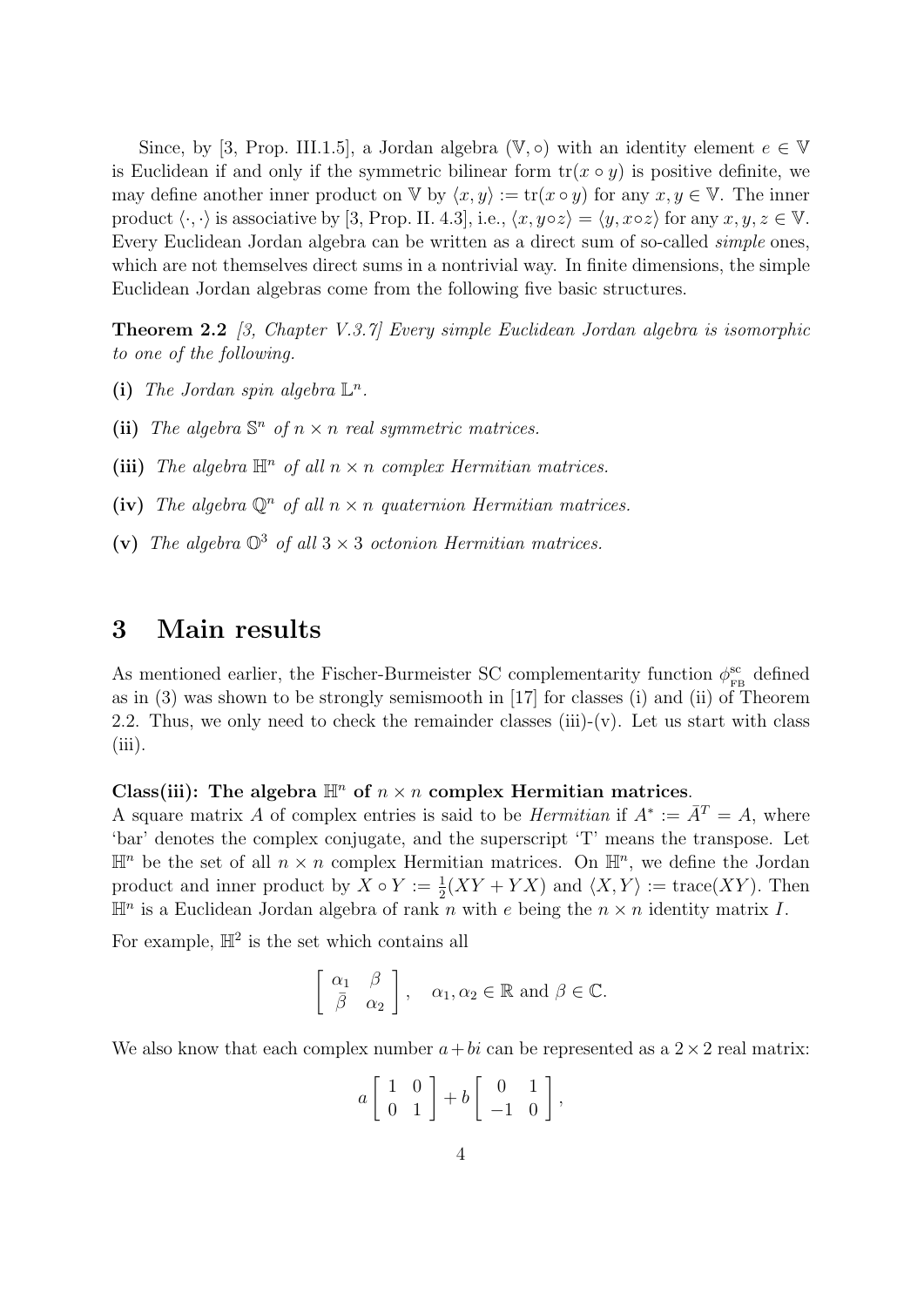where  $\begin{bmatrix} 0 & 1 \\ -1 & 0 \end{bmatrix}$  satisfies  $\begin{bmatrix} 0 & 1 \\ -1 & 0 \end{bmatrix}^2 = \begin{bmatrix} 1 & 0 \\ 0 & 1 \end{bmatrix}$ . Hence, we can embed  $\begin{bmatrix} \alpha_1 & \beta \\ \overline{\beta} & \alpha_2 \end{bmatrix}$  $\bar{\beta}$   $\alpha_2$ ] into an element in  $\mathbb{S}^4$ :

$$
\mathbb{H}^2 \ni \left[ \begin{array}{cc} \alpha_1 & \beta \\ \bar{\beta} & \alpha_2 \end{array} \right] \longmapsto \left[ \begin{array}{cc} \left[ \begin{array}{cc} \alpha_1 & 0 \\ 0 & \alpha_1 \end{array} \right] & \left[ \begin{array}{cc} a & b \\ -b & a \end{array} \right] \\ \left[ \begin{array}{cc} a & -b \\ b & a \end{array} \right] & \left[ \begin{array}{cc} a & b \\ \alpha_2 & 0 \\ 0 & \alpha_2 \end{array} \right] \end{array} \right] \in \mathbb{S}^4
$$

where  $\beta = a + ib$ .

It is easy to check that this embedding is one-to-one and onto, and also preserves the Jordan algebra structures on the both sides by matrix block multiplication. Therefore, we can view  $\mathbb{H}^2$  as a Jordan sub-algebra of  $\mathbb{S}^4$ . For general *n* it is also true that  $\mathbb{H}^n$  is a Jordan sub-algebra of  $\mathbb{S}^{2n}$ . In fact, the general embedding map is given by

$$
\mathbb{H}^{n} \ni \begin{bmatrix} \alpha_{1} & \beta & \cdots & \gamma \\ \bar{\beta} & \alpha_{2} & \cdots & \delta \\ \vdots & \vdots & \ddots & \vdots \\ \bar{\gamma} & \bar{\delta} & \cdots & \alpha_{n} \end{bmatrix} \longmapsto \begin{bmatrix} \begin{bmatrix} \alpha_{1} & 0 \\ 0 & \alpha_{1} \end{bmatrix} & \begin{bmatrix} a & b \\ -b & a \end{bmatrix} & \cdots & \begin{bmatrix} c & d \\ -d & c \end{bmatrix} \\ \begin{bmatrix} a & -b \\ b & a \end{bmatrix} & \begin{bmatrix} \alpha_{2} & 0 \\ 0 & \alpha_{2} \end{bmatrix} & \cdots & \begin{bmatrix} e & f \\ -f & e \end{bmatrix} \\ \vdots & \vdots & \ddots & \vdots \\ \begin{bmatrix} c & -d \\ d & c \end{bmatrix} & \begin{bmatrix} e & -f \\ f & e \end{bmatrix} & \cdots & \begin{bmatrix} \alpha_{n} & 0 \\ 0 & \alpha_{n} \end{bmatrix} \end{bmatrix} \in \mathbb{S}^{2n}
$$

where  $\beta = a + ib$ ,  $\gamma = c + id$ ,  $\delta = e + if$ .

#### **Class(iv):** The algebra  $\mathbb{Q}^n$  of  $n \times n$  quaternion Hermitian matrices.

The linear space of quaternions over  $\mathbb{R}$ , denoted by  $\mathbb{Q}$ , is 4-dimensional vector space [20] with a basis  $\{1, i, j, k\}$ . This space becomes an associated algebra via the following multiplication table.

|                  |                  | ı        |                          | $\,k$     |
|------------------|------------------|----------|--------------------------|-----------|
|                  |                  | $\imath$ |                          | $\,k$     |
| $\imath$         | ı                |          | $\,k$                    | - 1       |
| $\jmath$         |                  | $-k$     | $\overline{\phantom{0}}$ | $\dot{i}$ |
| $\boldsymbol{k}$ | $\boldsymbol{k}$ |          | $-i$                     |           |
|                  |                  |          |                          |           |

For any  $x = x_0 1 + x_1 i + x_2 j + x_3 k \in \mathbb{Q}$ , we define its *real part* by  $\mathbb{R}(x) := x_0$ , its *conjugate* by  $\bar{x} := x_0 1 - x_1 i - x_2 j - x_3 k$ , and its norm by  $|x| = \sqrt{x} \bar{x}$ . A square matrix A with quaternion entries is called *Hermitian* if *A* coincides with its conjugate transpose. Let  $\mathbb{Q}^n$  be the set of all  $n \times n$  quaternion Hermitian matrices. For any  $X, Y \in \mathbb{Q}^n$ , we define

$$
X \circ Y := \frac{1}{2}(XY + YX) \text{ and } \langle X, Y \rangle := \mathbb{R}(\text{trace}(XY)).
$$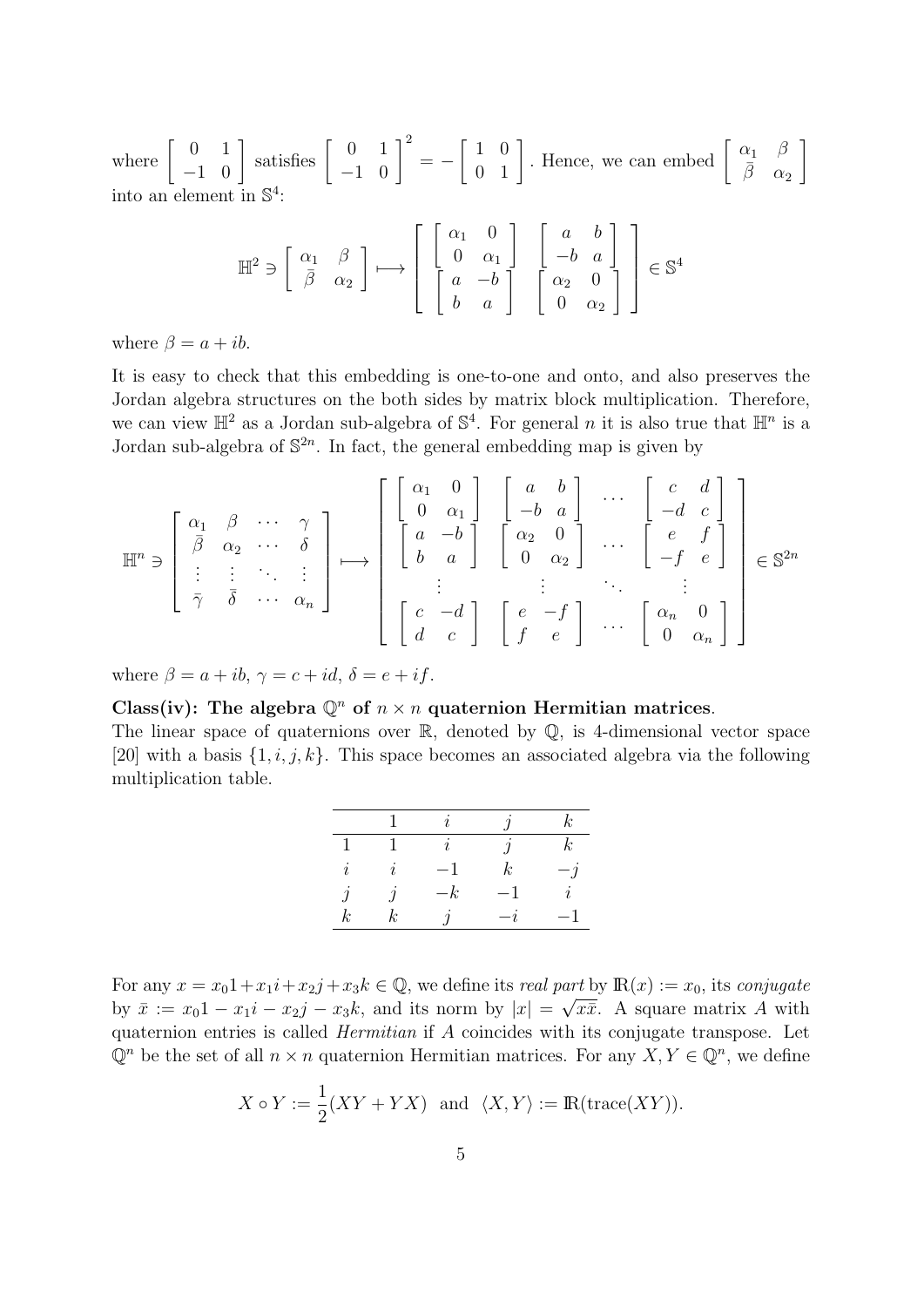Then  $\mathbb{Q}^n$  is a Euclidean Jordan algebra of rank *n* with *e* being the  $n \times n$  identity matrix *I*. Analogous to complex number, each quaternion  $x = a_1 + bi + cj + dk \in \mathbb{Q}$  can be

represented as a 4 *×* 4 real matrix  $\sqrt{ }$  $\overline{\phantom{a}}$ *a b c d −b a −d c −c d a −b −d −c b a*  $\overline{1}$  $\overline{\phantom{a}}$ which is also equivalent to

$$
a \begin{bmatrix} 1 & 0 & 0 & 0 \\ 0 & 1 & 0 & 0 \\ 0 & 0 & 1 & 0 \\ 0 & 0 & 0 & 1 \end{bmatrix} + b \begin{bmatrix} 0 & 1 & 0 & 0 \\ -1 & 0 & 0 & 0 \\ 0 & 0 & 0 & -1 \\ 0 & 0 & 1 & 0 \end{bmatrix} + c \begin{bmatrix} 0 & 0 & 1 & 0 \\ 0 & 0 & 0 & 1 \\ -1 & 0 & 0 & 0 \\ 0 & -1 & 0 & 0 \end{bmatrix} + d \begin{bmatrix} 0 & 0 & 0 & 1 \\ 0 & 0 & -1 & 0 \\ 0 & 1 & 0 & 0 \\ -1 & 0 & 0 & 0 \end{bmatrix}.
$$

Following the same lines for  $\mathbb{H}^n$ , we can embed  $\mathbb{Q}^n$  into  $\mathbb{S}^{4n}$  such that  $\mathbb{Q}^n$  can be viewed as a Jordan sub-algebra of  $\mathbb{S}^{4n}$ . Again, the embedding map under the case for  $\mathbb{Q}^2$  is

$$
\mathbb{Q}^{2} \ni \left[\begin{array}{cc} \alpha_{1} & 0 & 0 & 0 \\ 0 & \alpha_{1} & 0 & 0 \\ 0 & 0 & \alpha_{1} & 0 \\ 0 & 0 & 0 & \alpha_{1} \\ 0 & 0 & 0 & \alpha_{1} \\ \end{array}\right] \longrightarrow \left[\begin{array}{cccc} a & b & c & d \\ -b & a & -d & c \\ -c & d & a & -b \\ -d & -c & b & a \\ 0 & \alpha_{2} & 0 & 0 \\ 0 & \alpha_{2} & 0 & 0 \\ 0 & 0 & \alpha_{2} & 0 \\ d & c & -b & a \end{array}\right] \right] \in \mathbb{S}^{8}
$$

where  $x = a1 + bi + cj + dk$ .

Moreover, the general embedding map under this case is given by

$$
\mathbb{Q}^n \ni \left[ \begin{array}{cccc} \alpha_1 & x & \cdots & y \\ \bar{x} & \alpha_2 & \cdots & z \\ \vdots & \vdots & \ddots & \vdots \\ \bar{y} & \bar{z} & \cdots & \alpha_n \end{array} \right] \longmapsto
$$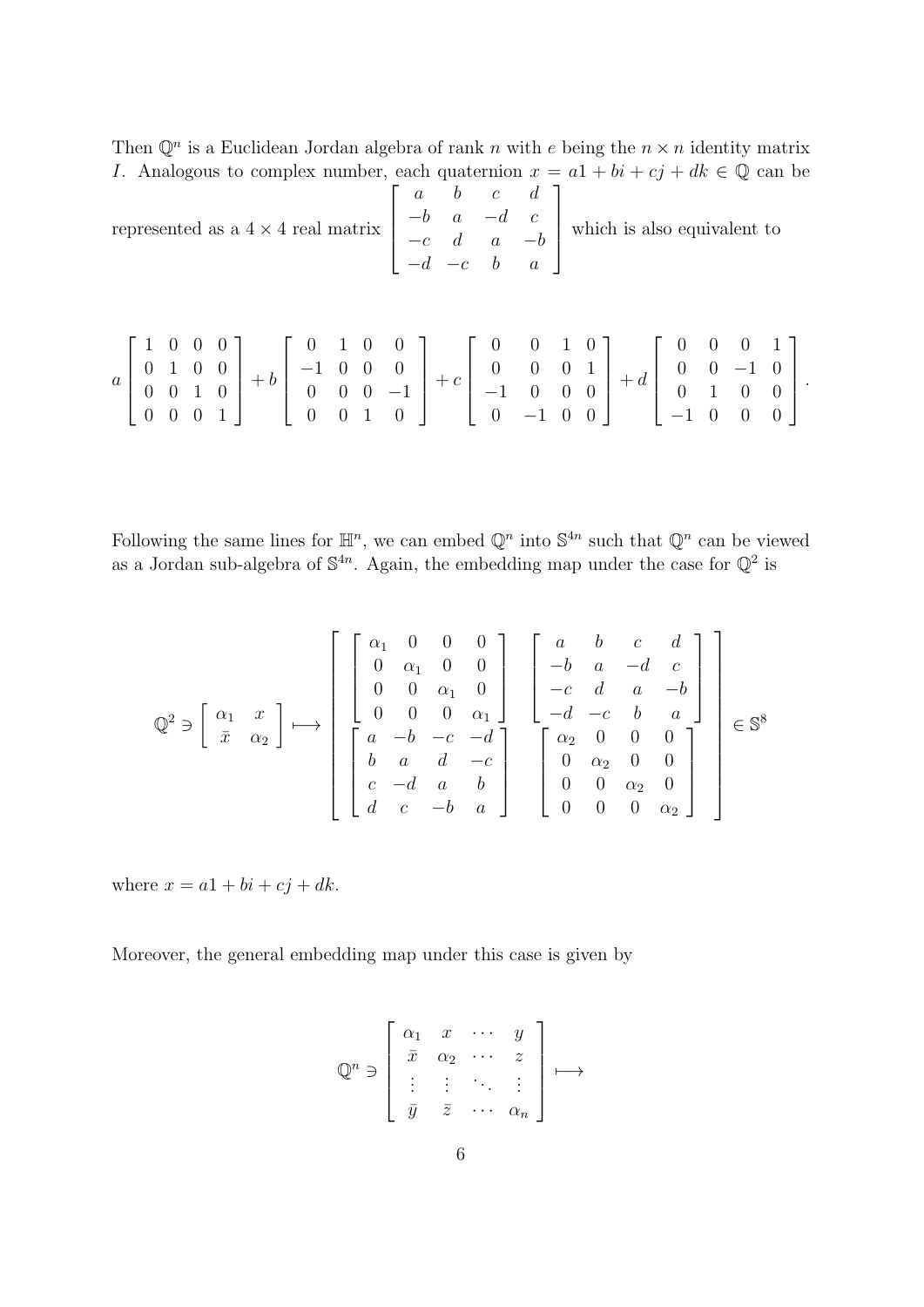| $\overline{0}$<br>$\overline{0}$<br>$\theta$<br>$\alpha_1$<br>$\overline{0}$<br>$0 \quad 0$<br>$\alpha_1$<br>$\theta$<br>$\overline{0}$<br>$\overline{0}$<br>$\alpha_1$<br>$\overline{0}$<br>$0 \quad 0 \quad \alpha_1 \perp$<br>$[a -b -c -d]$<br>$\boldsymbol{b}$<br>$a \quad d$<br>$-c$<br>$-d \quad a$<br>$\mathfrak{b}$<br>$\mathcal{C}$<br>$d \quad c \quad -b$<br>$\overline{a}$ | $\boldsymbol{b}$<br>$\boldsymbol{a}$<br>$\mathcal{C}$<br>$\overline{d}$<br>$-b \quad a$<br>$-d$<br>$\overline{c}$<br>$\cdots$<br>$\overline{d}$<br>$\overline{a}$<br>$-b$<br>$-c$<br>$\bar{b}$<br>$-d$ $-c$<br>$\alpha$<br>$\begin{bmatrix} \alpha_2 & 0 \end{bmatrix}$<br>$\overline{0}$<br>$\vert 0 \vert$<br>$\overline{0}$<br>$\overline{0}$<br>$\overline{0}$<br>$\alpha_2$<br>$\cdots$<br>$0 \quad 0 \quad \alpha_2$<br>$\begin{array}{c c} 0 \end{array}$<br>$\begin{bmatrix} 0 & 0 & 0 & \alpha_2 \end{bmatrix}$ | $\hbar$<br>$f_{\parallel}$<br>$\mathfrak{g}$<br>$\epsilon$<br>$-f$ e $-h$<br>$\mathfrak{g}$<br>h<br>$-f$<br>e<br>$-g$<br>$-h$ $-g$<br>$\int$<br>$\epsilon$<br>p<br>$q_{\parallel}$<br>r<br>$\mathcal{S}_{\mathcal{S}}$<br>p<br>$-s$<br>$-q$<br>$\mathcal{r}$<br>$-r$<br>$\boldsymbol{s}$<br>p<br>$-q$<br>$-s$ $-r$<br>q<br>p | $\in \mathbb{S}^{4n}$ |
|-----------------------------------------------------------------------------------------------------------------------------------------------------------------------------------------------------------------------------------------------------------------------------------------------------------------------------------------------------------------------------------------|--------------------------------------------------------------------------------------------------------------------------------------------------------------------------------------------------------------------------------------------------------------------------------------------------------------------------------------------------------------------------------------------------------------------------------------------------------------------------------------------------------------------------|------------------------------------------------------------------------------------------------------------------------------------------------------------------------------------------------------------------------------------------------------------------------------------------------------------------------------|-----------------------|
| $e$ $-f$ $-g$ $-h$<br>$e-h$<br>$-g$<br>f<br>$g-h$<br>e<br>$\hbar$<br>$-f$<br>g<br>$\boldsymbol{e}$                                                                                                                                                                                                                                                                                      | $\begin{vmatrix} p & -q & -r & -s \end{vmatrix}$<br>$p$ s<br>$-r$<br>q<br>.<br>$\begin{array}{ c c c c c } \hline r&-s \end{array}$<br>p<br>$q_{\parallel}$<br>$-q$<br>r<br>S<br>$\boldsymbol{p}$                                                                                                                                                                                                                                                                                                                        | $\alpha_n$ 0<br>$\overline{0}$<br>$\theta$<br>$\overline{0}$<br>$\overline{0}$<br>$\alpha_n$<br>$\overline{0}$<br>$\overline{0}$<br>$\overline{0}$<br>$\overline{0}$<br>$\alpha_n$<br>$\theta$<br>$\overline{0}$<br>$\begin{matrix}0\end{matrix}$<br>$\alpha_n$                                                              |                       |

where  $x = a_1 + bi + cj + dk$ ,  $y = e_1 + fi + gj + hk$  and  $z = p_1 + qi + rj + sk$ .

In summary,  $\mathbb{H}^n$  and  $\mathbb{Q}^n$  are Jordan sub-algebras of  $\mathbb{S}^m$  for certain *m*. Hence the strong semismoothness of  $\phi_{\text{rel}}^{\text{sc}}$  $_{\text{FB}}^{\text{sc}}$  for classes (iii) and (iv) follows from the result of [17]. Thus, we conclude the following theorem.

**Theorem 3.1** *The Fischer-Burmeister SC complementarity function*  $\phi_{\text{eq}}^{\text{sc}}$ FB *defined as in (3) is strongly semismooth for each one of the following.*

- (i) The Jordan spin algebra  $\mathbb{L}^n$ .
- (ii) The algebra  $\mathbb{S}^n$  of  $n \times n$  real symmetric matrices.
- (iii) *The algebra*  $\mathbb{H}^n$  *of all*  $n \times n$  *complex Hermitian matrices.*
- **(iv)** The algebra  $\mathbb{Q}^n$  of all  $n \times n$  quaternion Hermitian matrices.

Suppose that A is a Euclidean Jordan algebra which is a direct sum of ones taken only from classes (i)-(iv) of Theorem 3.1. Theorem 3.1 says that the Fischer-Burmeister SC complementarity function  $\phi_{\text{eq}}^{\text{sc}}$  $_{\text{FB}}^{\text{sc}}$  defined on such A is strongly semismooth. The exceptional case where we cannot draw a conclusion is  $\mathbb{O}^3$  which is also called Albert algebra, a 27-dimensional Jordan algebra. Since O is not an associative algebra, there is no way (to our best knowledge) to represent an element in O as a real matrix. Hence we can not embed  $\mathbb{O}^3$  into  $\mathbb{S}^m$  as what we do for classes (iii)-(iv). This is the big hurdle which causes the uncertainty of the function  $\phi_{\text{eq}}^{\text{sc}}$  $_{\text{FB}}^{\text{sc}}$  being strongly semismooth under this case of  $\mathbb{O}^3$ .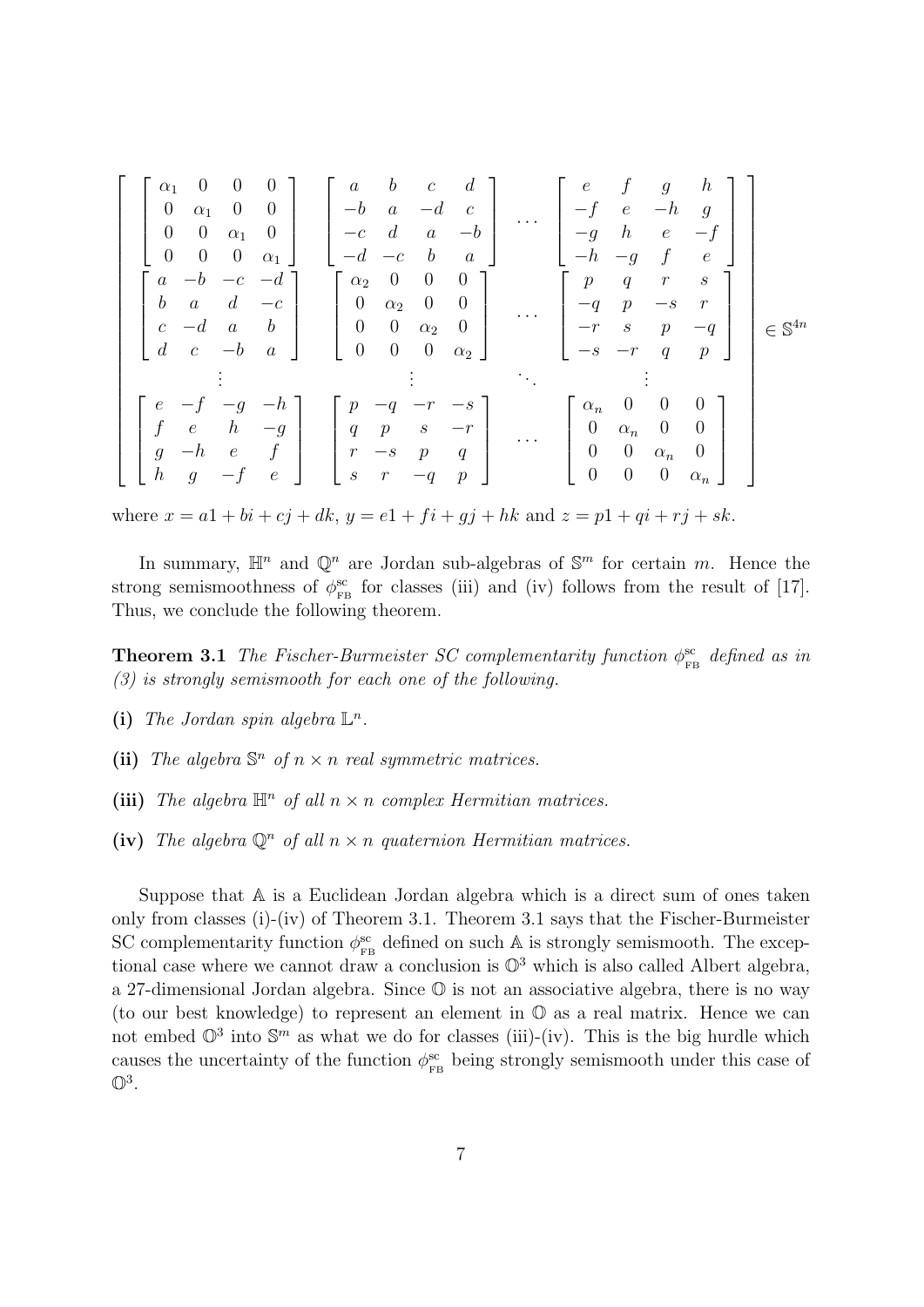In fact, the aforementioned result could be obtained by using analysis associated with Euclidean Jordan algebra. However, in that approach there comes up similar barrier during some analysis procedure. Moreover, the arguments by employing direct analysis associated with Jordan algebra are harder to follow. Therefore, we decide to use the current way to present this result. Even though the outcome is not perfect because there is one case not concluded, we still think the update result should be known in public so that subsequent research can be continued. We leave this unsolved case for future study. For readers who are interested in knowing more details about the structure of  $\mathbb{O}$  (so that they can understand why it is a difficult case), please refer to [6].

# **References**

- [1] R. Bhatia, *Matrix Analysis*, Springer-Verlag, New York, 1997.
- [2] A. FISCHER, *Solution of monotone complementarity problems with locally Lipschitzian functions*, Mathematical Programming, vol. 53, pp. 99–110, 1997.
- [3] J. FARAUT, AND A. KORÁNYI, *Analysis on Symmetric Cones*, Oxford Mathematical Monographs, Oxford University Press, New York, 1994.
- [4] M. Fukushima, Z.-Q. Luo and P. Tseng, *Smoothing functions for second-order cone complementarity problems*, SIAM Journal on Optimization, vol. 12, pp. 436-460, 2002.
- [5] M. Koecher, *The Minnesota Notes on Jordan Algebras and Their Applications*, edited and annotated by A. Brieg and S. Walcher, Springer, Berlin, 1999.
- [6] R. L. GRIESS, *A Moufang loop, the exceptional Jordan algebra, and a cubic form in 27 variables*, Journal of Algebra, vol. 131, pp. 281-293, 1990.
- [7] M. S. Gowda, R. Sznajder and J. Tao, *Some P-properties for linear transformations on Euclidean Jordan algebras*, Linear Algebra and Its Applications, vol. 393, pp. 203-232, 2004.
- [8] Z.-H. Huang and T. Ni, *Smoothing algorithms for complementarity problems over symmetric cones*, Computational Optimization and Applications, vol. 45, pp. 557-579, 2010.
- [9] L. C. Kong, J. Sun and N. H. Xiu, *A regularized smoothing Newton method for symmetric cone complementarity problems*, SIAM Journal on Optimization, vol. 19, pp. 1028-1047, 2008.
- [10] L. C. Kong, L. Tuncel and N. H. Xiu, *Vector-valued implicit Lagrangian for symmetric cone complementarity problems*, Asia-Pacific Journal of Operational Research, vol. 26, pp. 199-233, 2009.